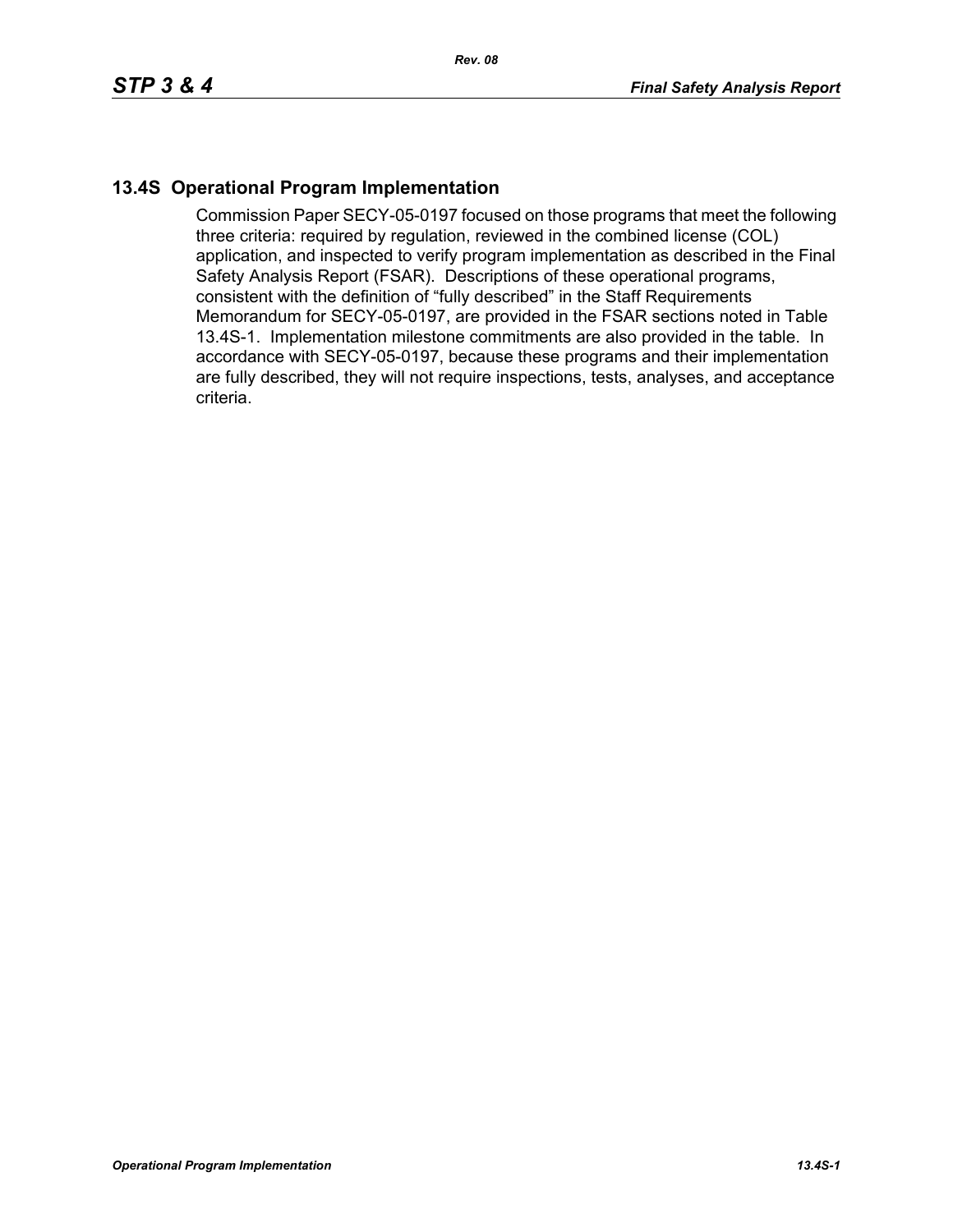| <b>Program Title</b><br>(Required By)<br><b>Section</b><br>Milestone*<br>Requirement<br><b>Item</b><br>Inservice Inspection<br>10 CFR 50.55a(g)<br>5.2.4<br>Commercial operation<br>10 CFR 50.55a(g)<br>$\mathbf{1}$<br>ASME Section XI IWA-2430(b)<br>Program<br>6.6<br>$\overline{2}$<br>After generator on line on nuclear<br>10 CFR 50.55a(f)<br><b>Inservice Testing Program</b><br>10 CFR 50.55a(f)<br>3.9.6<br>10 CFR 50, App A<br><b>ASME OM Code</b><br>5.2.4<br>heat<br>3<br><b>Environmental Qualification</b><br>10 CFR 50.49(a)<br>3.11<br><b>Fuel Load</b><br><b>License Condition</b><br>Program<br>Preservice Inspection<br>10 CFR 50.55a(g)<br>5.2.4<br>Completion prior to initial plant<br>4<br>10 CFR 50.55a(g)<br>Program<br>startup<br>6.6<br>5<br><b>Fuel Load</b><br>License Condition<br><b>Reactor Vessel Material</b><br>10 CFR 50.60<br>5.3.1<br>Surveillance Program<br>10 CFR 50, App H<br>$6\phantom{1}$<br>Preservice Testing Program   10 CFR 50.55a(f)<br>3.9.6<br>Fuel Load<br>License Condition<br>Fuel load<br>$\overline{7}$<br><b>Containment Leakage Rate</b><br>10 CFR 50.54(o)<br>6.2.6<br>10 CFR 50, App J<br>Option A - Section III<br><b>Testing Program</b><br>10 CFR 50, App A<br>Option B - Section III.A<br>(GDC 32)<br>10 CFR 50, App J<br>10 CFR 52.47(a)(1) |  |                       | <b>FSAR</b> | Implementation              |
|-----------------------------------------------------------------------------------------------------------------------------------------------------------------------------------------------------------------------------------------------------------------------------------------------------------------------------------------------------------------------------------------------------------------------------------------------------------------------------------------------------------------------------------------------------------------------------------------------------------------------------------------------------------------------------------------------------------------------------------------------------------------------------------------------------------------------------------------------------------------------------------------------------------------------------------------------------------------------------------------------------------------------------------------------------------------------------------------------------------------------------------------------------------------------------------------------------------------------------------------------------------------------------------------------------------------|--|-----------------------|-------------|-----------------------------|
|                                                                                                                                                                                                                                                                                                                                                                                                                                                                                                                                                                                                                                                                                                                                                                                                                                                                                                                                                                                                                                                                                                                                                                                                                                                                                                                 |  | <b>Program Source</b> | (SRP)       |                             |
|                                                                                                                                                                                                                                                                                                                                                                                                                                                                                                                                                                                                                                                                                                                                                                                                                                                                                                                                                                                                                                                                                                                                                                                                                                                                                                                 |  |                       |             |                             |
|                                                                                                                                                                                                                                                                                                                                                                                                                                                                                                                                                                                                                                                                                                                                                                                                                                                                                                                                                                                                                                                                                                                                                                                                                                                                                                                 |  |                       |             |                             |
|                                                                                                                                                                                                                                                                                                                                                                                                                                                                                                                                                                                                                                                                                                                                                                                                                                                                                                                                                                                                                                                                                                                                                                                                                                                                                                                 |  |                       |             |                             |
|                                                                                                                                                                                                                                                                                                                                                                                                                                                                                                                                                                                                                                                                                                                                                                                                                                                                                                                                                                                                                                                                                                                                                                                                                                                                                                                 |  |                       |             | ASME Section XI IWB-2200(a) |
|                                                                                                                                                                                                                                                                                                                                                                                                                                                                                                                                                                                                                                                                                                                                                                                                                                                                                                                                                                                                                                                                                                                                                                                                                                                                                                                 |  |                       |             |                             |
|                                                                                                                                                                                                                                                                                                                                                                                                                                                                                                                                                                                                                                                                                                                                                                                                                                                                                                                                                                                                                                                                                                                                                                                                                                                                                                                 |  |                       |             |                             |
|                                                                                                                                                                                                                                                                                                                                                                                                                                                                                                                                                                                                                                                                                                                                                                                                                                                                                                                                                                                                                                                                                                                                                                                                                                                                                                                 |  |                       |             |                             |

*13.4S-2*

*Rev. 08*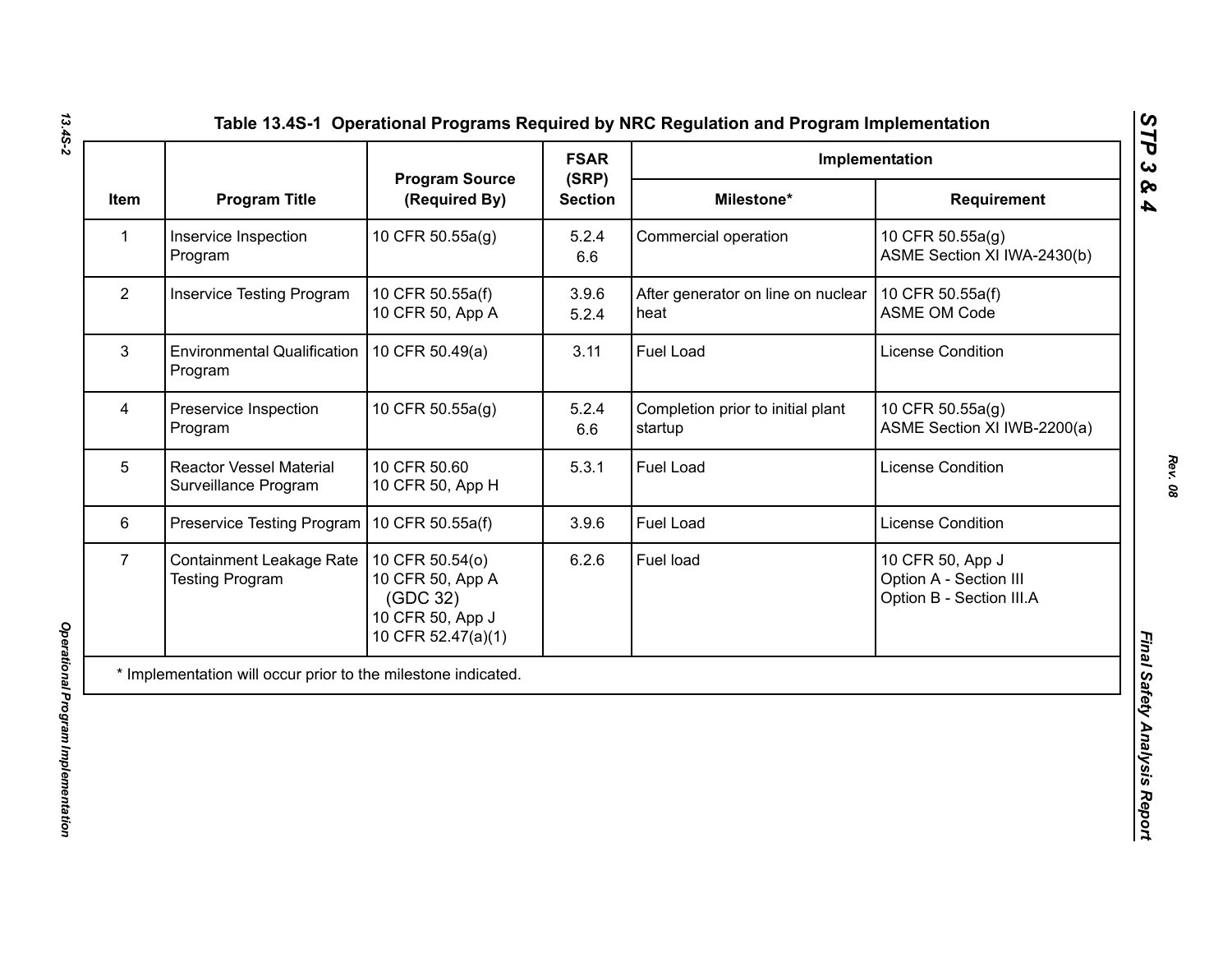|      |                                                                                                                               | <b>Program Source</b>                                                                                   | <b>FSAR</b><br>(SRP) |                                                                                    | Implementation           |
|------|-------------------------------------------------------------------------------------------------------------------------------|---------------------------------------------------------------------------------------------------------|----------------------|------------------------------------------------------------------------------------|--------------------------|
| Item | <b>Program Title</b>                                                                                                          | (Required By)                                                                                           | <b>Section</b>       | Milestone*                                                                         | Requirement              |
| 8    | Fire Protection Program                                                                                                       | 10 CFR 50.48                                                                                            | 9.5.1                | Receipt of fuel onsite (as pertains<br>to fire protection for new fuel<br>storage) | <b>License Condition</b> |
|      |                                                                                                                               |                                                                                                         |                      | Fuel load (complete program)                                                       |                          |
| 9    | <b>Process and Effluent</b><br>Monitoring and Sampling<br>Program                                                             |                                                                                                         |                      |                                                                                    |                          |
|      | Radiological Effluent<br>Technical Specifications/<br><b>Standard Radiological</b><br><b>Effluent Controls</b><br>(RETS/SREC) | 10 CFR 20.1301<br>10 CFR 20.1302<br>10 CFR 50.34a<br>10 CFR 50.36a<br>10 CFR 50, App I,<br>Sect II & IV | 11.5                 | Fuel Load                                                                          | <b>License Condition</b> |
|      | <b>Offsite Dose Calculation</b><br>Manual (ODCM)                                                                              | Same as above                                                                                           | 11.5                 | <b>Fuel Load</b>                                                                   | <b>License Condition</b> |
|      | Radiological Environmental<br>Monitoring Program<br>(REMP)                                                                    | Same as above                                                                                           | 11.5                 | Fuel Load                                                                          | <b>License Condition</b> |
|      | Process Control Program<br>(PCP)                                                                                              | Same as above                                                                                           | 11.4                 | Fuel Load                                                                          | <b>License Condition</b> |
|      | * Implementation will occur prior to the milestone indicated.                                                                 |                                                                                                         |                      |                                                                                    |                          |

13.45-3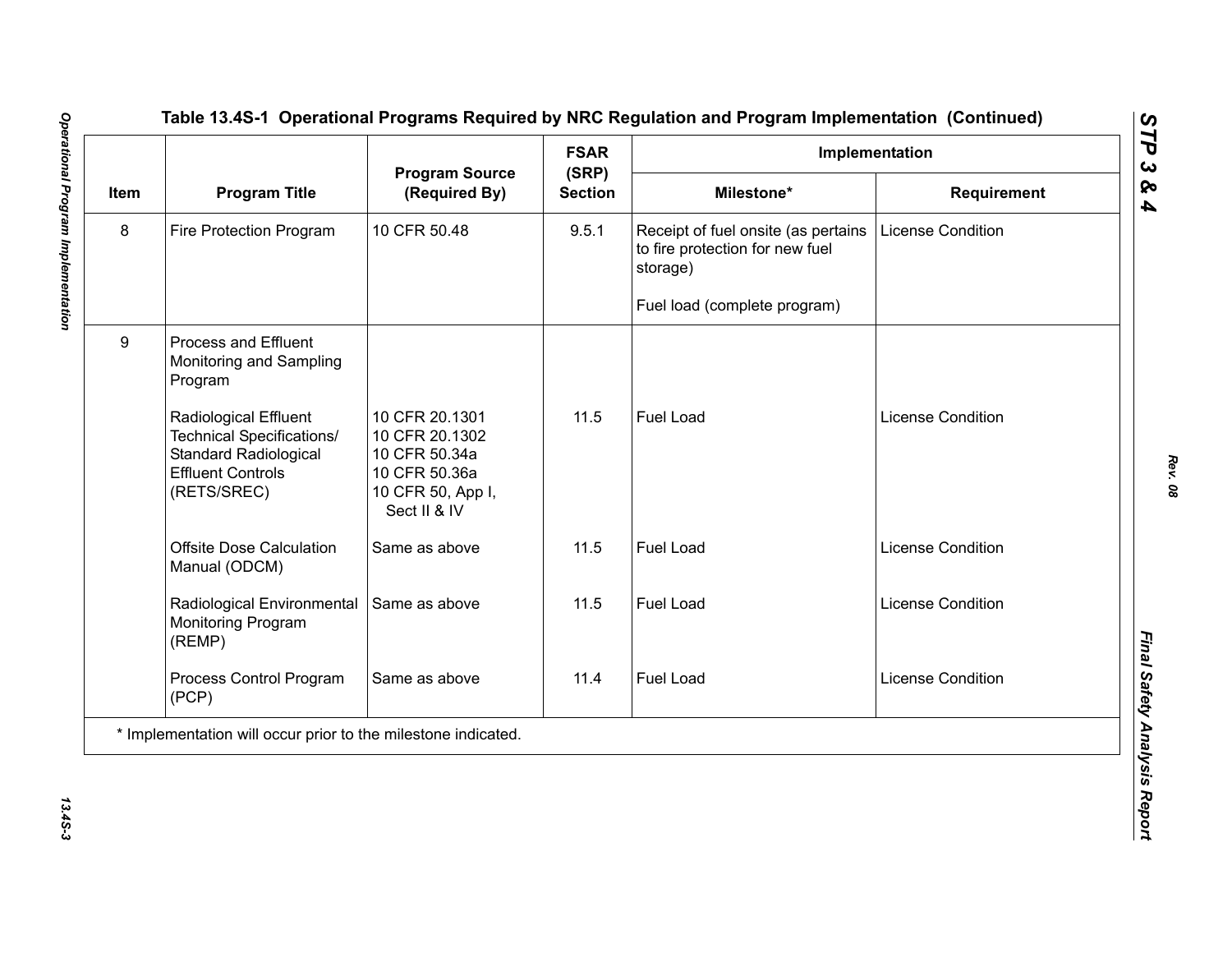|      |                                                           |                                                                              | <b>FSAR</b>             |                                                                                                                                                                                                                                                                                                                    | Implementation           |
|------|-----------------------------------------------------------|------------------------------------------------------------------------------|-------------------------|--------------------------------------------------------------------------------------------------------------------------------------------------------------------------------------------------------------------------------------------------------------------------------------------------------------------|--------------------------|
| Item | <b>Program Title</b>                                      | <b>Program Source</b><br>(Required By)                                       | (SRP)<br><b>Section</b> | Milestone*                                                                                                                                                                                                                                                                                                         | Requirement              |
| 10   | <b>Radiation Protection</b><br>Program                    | 10 CFR 20.1101                                                               | 12.5S                   | The applicable portions of the<br>Radiation Protection Program will<br>be implemented by the following<br>milestones:<br>Initial receipt of byproduct,<br>source or special nuclear<br>materials (excluding exempt<br>quantities)<br>Receipt of fuel onsite<br>Fuel load<br>First shipment of radioactive<br>waste | <b>License Condition</b> |
| 11   | Non-Licensed Plant Staff<br><b>Training Program</b>       | 10 CFR 50.120<br>10 CFR 52.78                                                | 13.2.2                  | 18 months prior to scheduled fuel<br>load                                                                                                                                                                                                                                                                          | 10 CFR 50.120(b)         |
| 12   | <b>Reactor Operator Training</b><br>Program               | 10 CFR 55.13<br>10 CFR 55.31<br>10 CFR 55.41<br>10 CFR 55.43<br>10 CFR 55.45 | 13.2.1                  | 18 months prior to scheduled date<br>of fuel load                                                                                                                                                                                                                                                                  | <b>License Condition</b> |
| 13   | <b>Reactor Operator</b><br><b>Requalification Program</b> | 10 CFR 50.34(b)<br>10 CFR 50.54(i)<br>10 CFR 55.59                           | 13.2.1                  | Within 3 months after issuance of<br>an operating license or the date<br>the Commission makes the<br>finding under 10 CFR $52.103(g)$                                                                                                                                                                              | 10 CFR 50.54(i-1)        |

*13.4S-4*

*Rev. 08*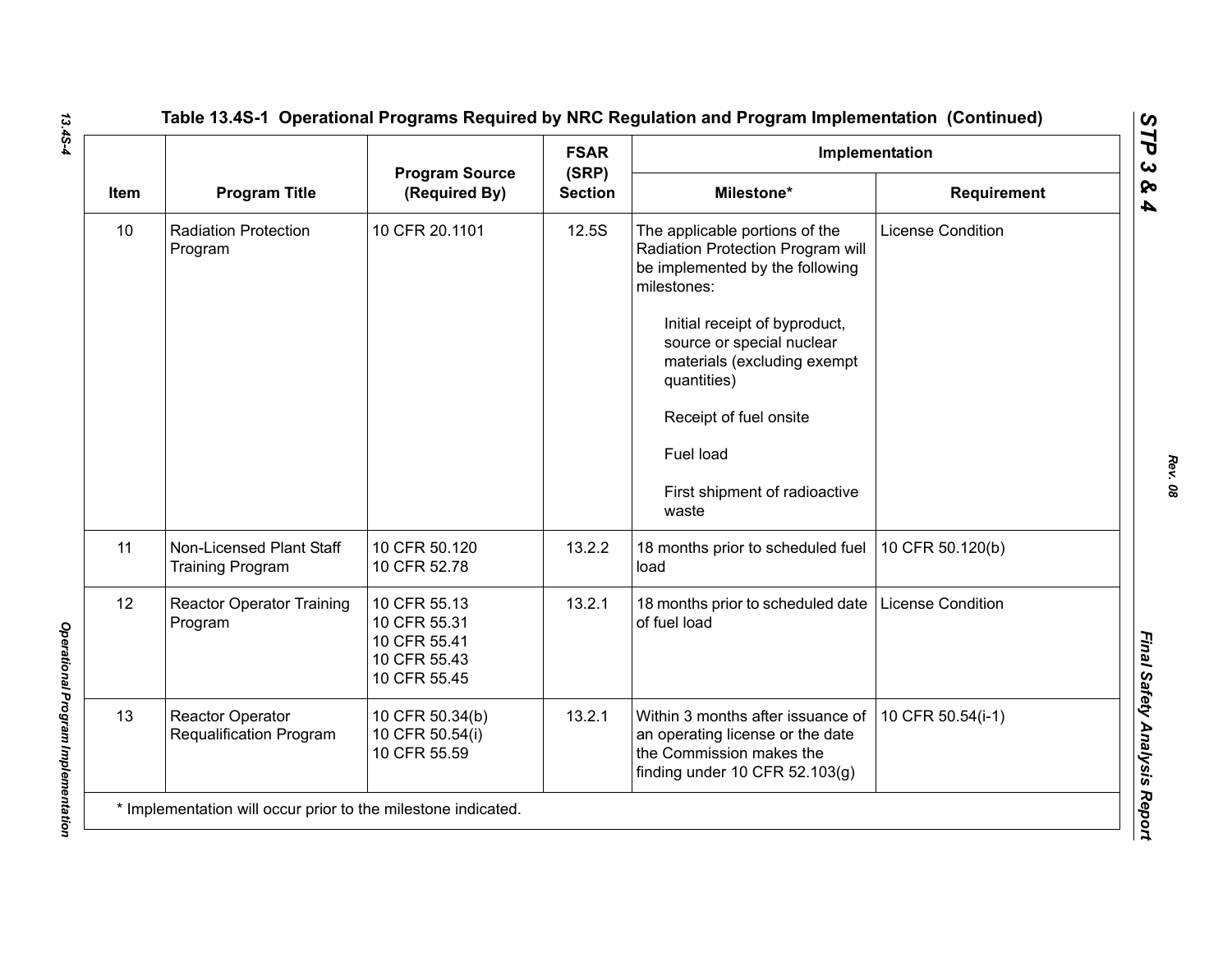| <b>Program Title</b><br>Milestone*<br>(Required By)<br><b>Section</b><br>Requirement<br><b>Emergency Planning</b><br>10 CFR 50.47<br>13.3<br>Full participation exercise<br>10 CFR 50, App E.IV.F.2a(ii)<br>10 CFR 50, App E<br>conducted within 2 years of<br>scheduled date for initial fuel load<br>Onsite exercise conducted within<br>10 CFR 50, App E.IV.F.2a(ii)<br>1 year before the scheduled date<br>for initial fuel load<br>10 CFR 50, App E.V<br>Applicant's detailed implementing<br>procedures for its emergency plan<br>submitted no less than within 180<br>days prior to scheduled date for<br>initial fuel load | 14<br>* Implementation will occur prior to the milestone indicated. |      |                       | <b>FSAR</b> | Implementation |
|------------------------------------------------------------------------------------------------------------------------------------------------------------------------------------------------------------------------------------------------------------------------------------------------------------------------------------------------------------------------------------------------------------------------------------------------------------------------------------------------------------------------------------------------------------------------------------------------------------------------------------|---------------------------------------------------------------------|------|-----------------------|-------------|----------------|
|                                                                                                                                                                                                                                                                                                                                                                                                                                                                                                                                                                                                                                    |                                                                     | Item | <b>Program Source</b> | (SRP)       |                |
|                                                                                                                                                                                                                                                                                                                                                                                                                                                                                                                                                                                                                                    |                                                                     |      |                       |             |                |
|                                                                                                                                                                                                                                                                                                                                                                                                                                                                                                                                                                                                                                    |                                                                     |      |                       |             |                |
|                                                                                                                                                                                                                                                                                                                                                                                                                                                                                                                                                                                                                                    |                                                                     |      |                       |             |                |
|                                                                                                                                                                                                                                                                                                                                                                                                                                                                                                                                                                                                                                    |                                                                     |      |                       |             |                |
|                                                                                                                                                                                                                                                                                                                                                                                                                                                                                                                                                                                                                                    |                                                                     |      |                       |             |                |
|                                                                                                                                                                                                                                                                                                                                                                                                                                                                                                                                                                                                                                    |                                                                     |      |                       |             |                |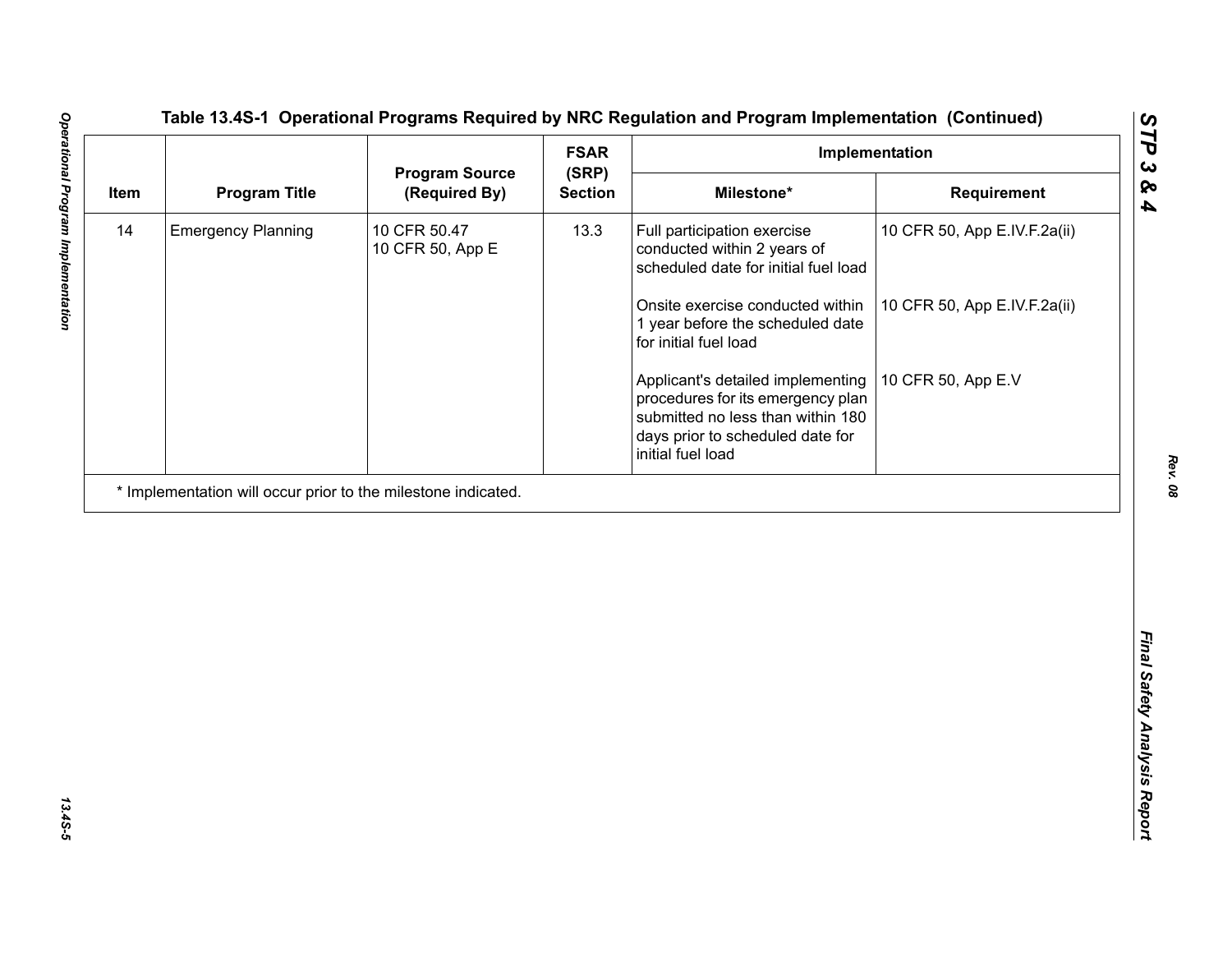|      |                                                               | <b>Program Source</b>                                                     | <b>FSAR</b>             |                                                          | Implementation           |
|------|---------------------------------------------------------------|---------------------------------------------------------------------------|-------------------------|----------------------------------------------------------|--------------------------|
| Item | <b>Program Title</b>                                          | (Required By)                                                             | (SRP)<br><b>Section</b> | Milestone*                                               | <b>Requirement</b>       |
| 15   | <b>Security Program</b>                                       | 10 CFR 50.34(c)                                                           | 13.6.1                  |                                                          |                          |
|      | <b>Physical Security Plan</b>                                 | 10 CFR 73.55<br>10 CFR 73.56<br>10 CFR 73.57<br>10 CFR 73.58<br>10 CFR 26 |                         | Fuel Receipt (Protected Area)                            | <b>License Condition</b> |
|      | Safeguards Contingency<br>Plan                                | 10 CFR 50.34(d)<br>10 CFR 73, App C                                       |                         | Fuel Receipt (Protected Area)                            | License Condition        |
|      | <b>Training and Qualification</b><br>Plan                     | 10 CFR 73, App B                                                          |                         | Fuel Receipt (Protected Area)                            | <b>License Condition</b> |
|      | <b>Cyber Security Program</b>                                 | 10 CFR 73.54                                                              | 13.6.1                  | Fuel Receipt (Protected Area)                            | License Condition        |
|      | <b>Fitness for Duty</b>                                       | 10 CFR 26                                                                 | 13.7                    | Fuel Receipt (Protected Area)                            | License Condition        |
|      | FFD Program<br>(Construction-Mgt &<br>Oversight Personnel)    | 10 CFR Part 26<br>Subparts A-H, N and O                                   | 13.7                    | Prior to initiating 10 CFR 26<br>construction activities | 10 CFR 26                |
|      | FFD Program<br>(Construction-Workers &<br>First Line Supv.)   | 10 CFR Part 26<br>Subparts K                                              | 13.7                    | Prior to initiating 10 CFR 26<br>construction activities | 10 CFR 26                |
|      | * Implementation will occur prior to the milestone indicated. |                                                                           |                         |                                                          |                          |

*Rev. 08*

*STP 3 & 4*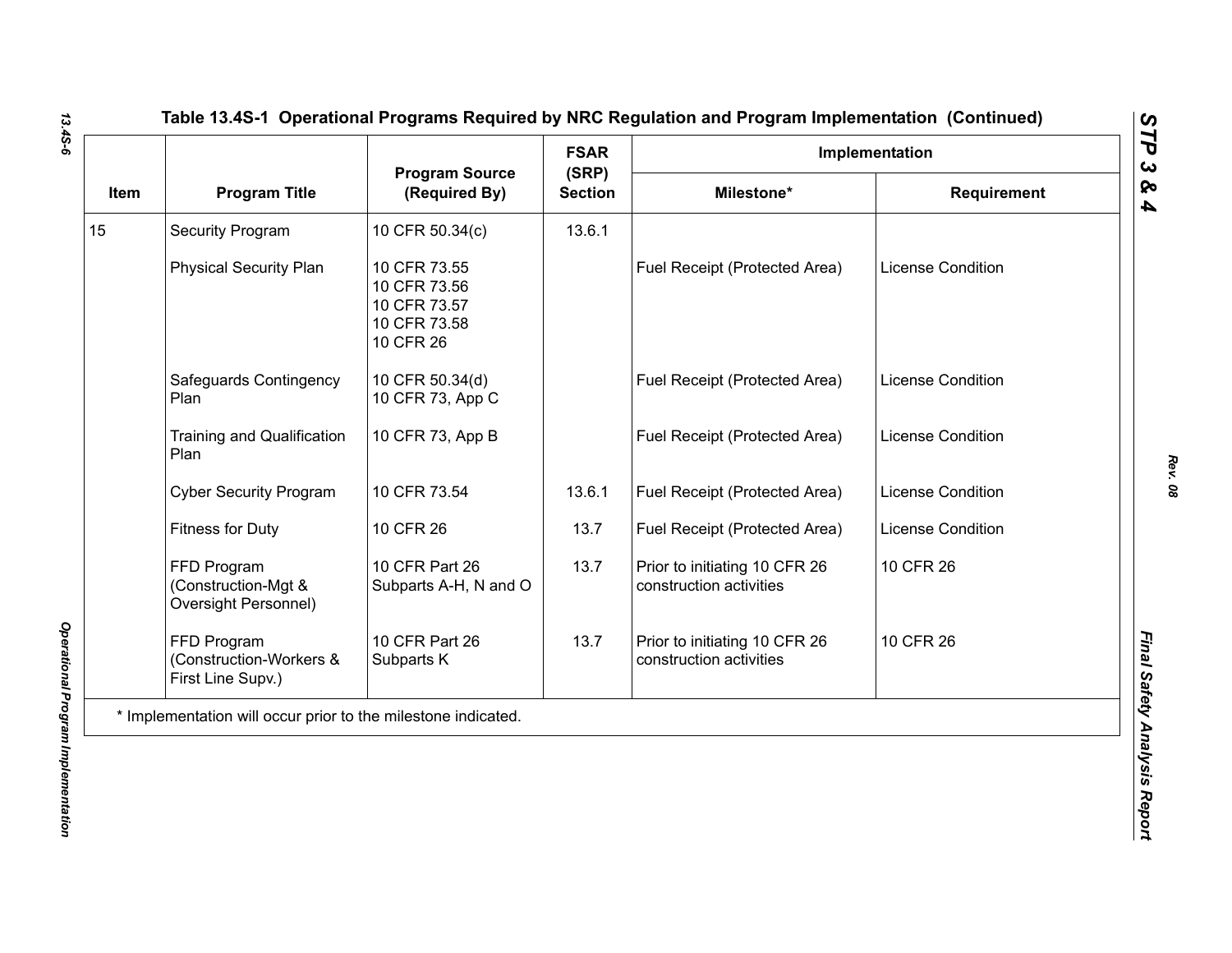|             |                                                                                                                                                |                                                                                  | <b>FSAR</b>             |                                                                                                                                              | Implementation     |
|-------------|------------------------------------------------------------------------------------------------------------------------------------------------|----------------------------------------------------------------------------------|-------------------------|----------------------------------------------------------------------------------------------------------------------------------------------|--------------------|
| <b>Item</b> | <b>Program Title</b>                                                                                                                           | <b>Program Source</b><br>(Required By)                                           | (SRP)<br><b>Section</b> | Milestone*                                                                                                                                   | <b>Requirement</b> |
|             | FFD Program for security<br>personnel                                                                                                          | 10 CFR Part 26<br>Subparts A-H, N and O                                          | 13.7                    | Prior to initiating 10 CFR 26<br>construction activities                                                                                     | 10 CFR 26          |
|             |                                                                                                                                                | 10 CFR Part 26                                                                   |                         | Prior to the earlier of:                                                                                                                     |                    |
|             |                                                                                                                                                | Subparts A-I, N and O                                                            |                         | (a) Receipt of SNM in the form of<br>fuel assemblies                                                                                         |                    |
|             |                                                                                                                                                |                                                                                  |                         | (b) Establishment of a protected<br>area, or                                                                                                 |                    |
|             |                                                                                                                                                |                                                                                  |                         | $(c)$ 10 CFR 103 $(g)$ finding                                                                                                               |                    |
|             | FFD Program for FFD<br>Program personnel                                                                                                       | 10 CFR Part 26<br>Subparts A, B, D-H, N,<br>O and C per licensee's<br>discretion | 13.7                    | Prior to initiating 10 CFR 26<br>construction activities                                                                                     | 10 CFR 26          |
|             | FFD Program                                                                                                                                    | 10 CFR Part 26<br>Subpart K                                                      | 13.7                    | Prior to initiating 10 CFR 26<br>construction activities                                                                                     | 10 CFR 26          |
|             | FFD Program for persons<br>required to physically report<br>to the Technical Support<br>Center (TSC) or Emergency<br>Operations Facility (EOF) | 10 CFR Part 26<br>Subparts A-I, N and O,<br>except for Parts 26.205-<br>209      |                         | Prior to the conduct of the first<br>full-participation emergency<br>preparedness exercise under<br>10 CFR Part 50, App. E,<br>Section F.2.a | 10 CFR 26          |
|             | * Implementation will occur prior to the milestone indicated.                                                                                  |                                                                                  |                         |                                                                                                                                              |                    |

*Rev. 08*

13.45-7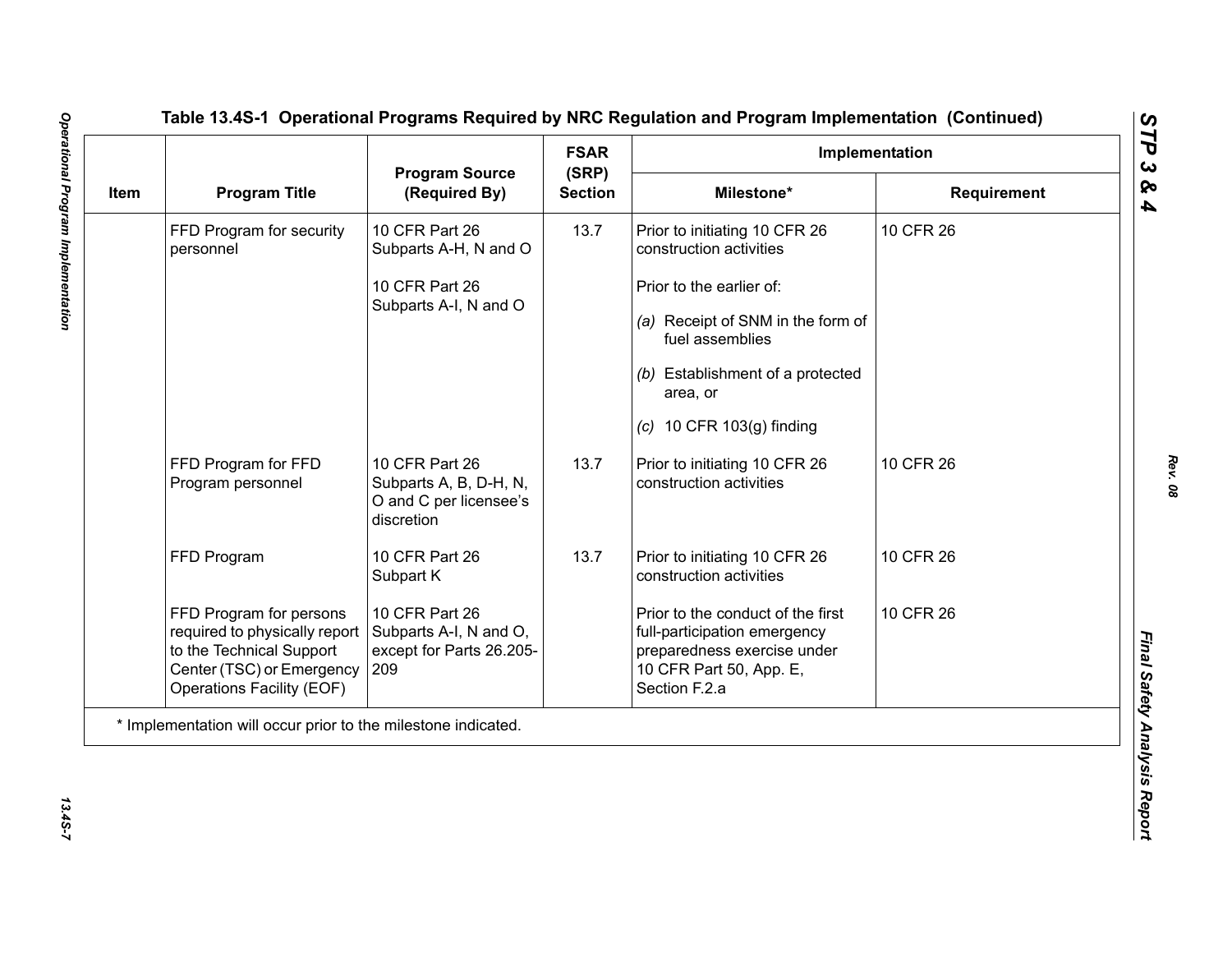|      |                                               |                                                                                                                                           | <b>FSAR</b>             |                                                                                                                                                          | Implementation           |
|------|-----------------------------------------------|-------------------------------------------------------------------------------------------------------------------------------------------|-------------------------|----------------------------------------------------------------------------------------------------------------------------------------------------------|--------------------------|
| Item | <b>Program Title</b>                          | <b>Program Source</b><br>(Required By)                                                                                                    | (SRP)<br><b>Section</b> | Milestone*                                                                                                                                               | <b>Requirement</b>       |
|      | FFD Program for<br>operation                  | 10 CFR Part 26<br>Subparts A-I, N and O,<br>except for individuals<br>listed in Part 26.4(b)<br>who are not subject to<br>Part 26.205-209 |                         | Prior to the earlier of:<br>(a) Establishment of a protected<br>area, or<br>(b) 10 CFR 52.103(g) finding                                                 | 10 CFR 26                |
| 16   | <b>Quality Assurance Program</b><br>Operation | 10 CFR 50.54(a)<br>10 CFR 50, App A<br>(GDC 1)<br>10 CFR 50, App B                                                                        | 17.5S                   | 30 days prior to scheduled date<br>for initial fuel load                                                                                                 | 10 CFR 50.54(a)(1)       |
| 17   | Maintenance Rule                              | 10 CFR 50.65                                                                                                                              | 17.6S                   | Fuel load authorization per<br>10 CFR 52.103(g)                                                                                                          | 10 CFR 50.65(a)(1)       |
| 18   | Motor-Operated Valve<br>Testing               | 10 CFR 50.55a(b)(3)(ii)                                                                                                                   | 3.9.6                   | <b>Fuel Load</b>                                                                                                                                         | <b>License Condition</b> |
| 19   | Initial Test Program                          | 10 CFR 50.34<br>10 CFR 52.79(a)(28)                                                                                                       | 14.2S                   | First construction test<br>(Construction Test Program)<br>First preoperational test<br>(Preoperational Test Program)<br>Fuel load (Startup Test Program) | <b>License Condition</b> |
| 20   | <b>Suppression Pool</b><br><b>Cleanliness</b> | 10 CFR 50.46                                                                                                                              | 6.2.1.7                 | Prior to Startup Program                                                                                                                                 | <b>License Condition</b> |